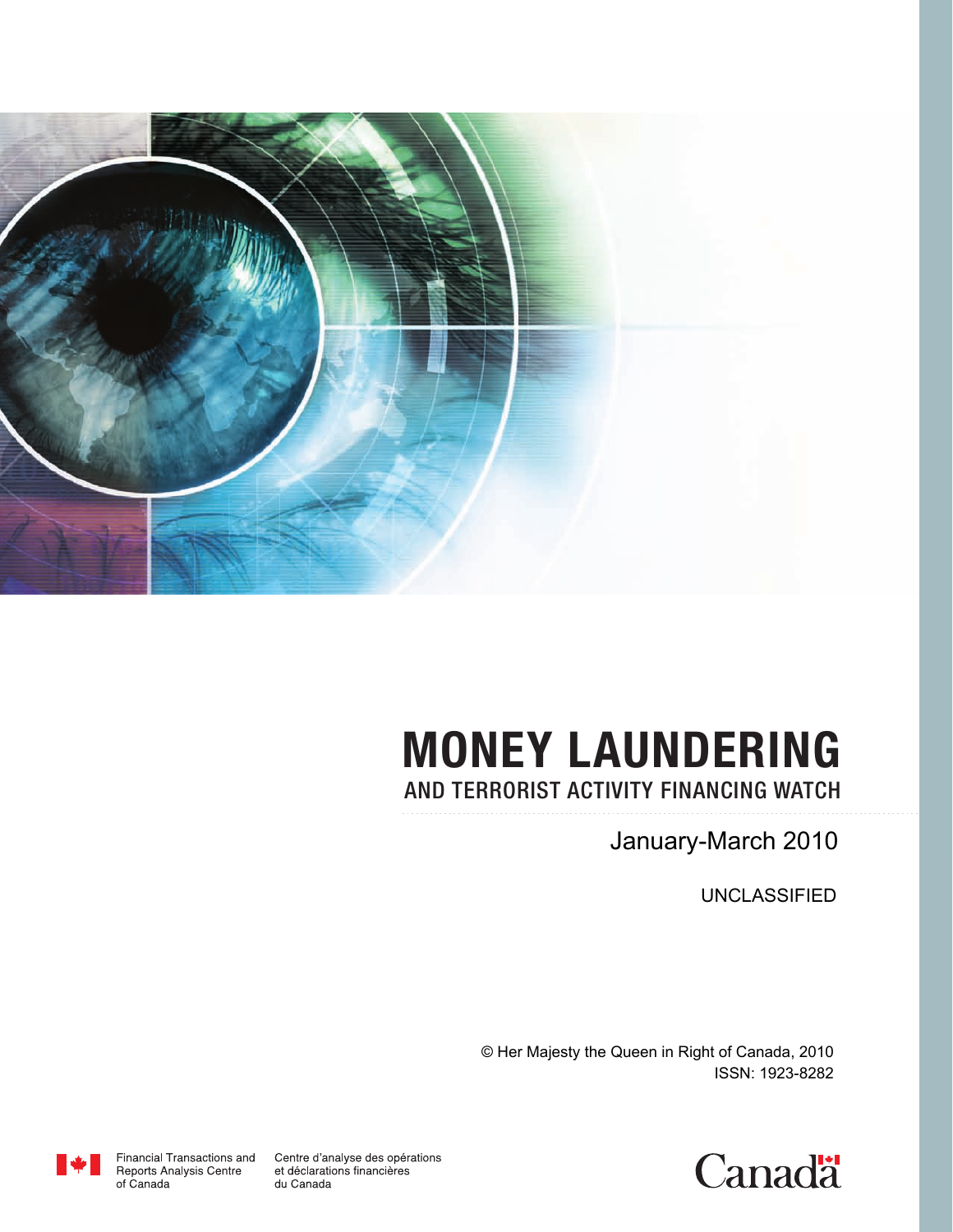

- Summarizes relevant group-based, activity-based and country-based money laundering and terrorist activity financing issues;
- Alerts readers to new developments that could possibly be exploited for money laundering or terrorist activity financing purposes in Canada.

ML/TF Watch *is a quarterly review of news articles and is compiled by FINTRAC's Macro-Analysis and Research unit. It provides links to more detailed information sources (all references mentioned are hyperlinked to their* sources). The articles provided in this issue range from January 2010 to March 2010.

#### **Caveat**

The views expressed herein are those of the original authors except where specifically noted. 

## **Money Laundering**

- $\rightarrow$  Group-based (p.2)
	- Italian mafia launders money through telecom companies (p.2)

#### $\rightarrow$  Financial Activity-based (p.2)

- ML through online gambling (p.2)
- Wachovia settlement over Mexican exchange houses linked to New Zealand shell companies (p.3)
- FIFA to tackle money laundering in football (p.4)
- ML through free trade zones (p.4)
- Western Union pays US\$94 million to settle lawsuit tied to ML and human trafficking (p.5)
- Use of 'factoring' to launder money grows in Latin America (p.5)
- IMF launches program to help African countries counter ML/TF through precious metals (p.6)

#### $\rightarrow$  Country-based (p.6)

- FinCEN broadens law to allow data requests by foreign law enforcement (p.6)
- Gap in U.S. regulations over MSBs' and casinos' sanctions compliance (p.6)
- New 'Trade Transparency Unit' in Panama (p.7)
- PayPal suspends personal payments in India (p.7)
- Report deems Ecuador to be emerging 'hub' for international crime (p.8)
- Report on doing business in Russia reveals "grey practices" (p.8)

## **Terrorist Activity Financing**

- $\rightarrow$  Group-based (p.9)
	- Canada designates Al Shabaab (p.9)
	- Namouh sentenced for life term in prison under Canadian anti-terrorism law (p.9)
	- OFAC imposes further designations on Iran's IRGC (p.10)
- $\rightarrow$  Financial Activity-based (p.10)
	- Auto theft in Canada financing terrorism (p.10)
	- Four men indicted by New York prosecutors for sending money to Iran (p.10)
	- Electronics and video game exports allegedly financing Hizballah (p.11)
- $\rightarrow$  Country-based (p.11)
	- U.S Manhattan's U.S. Attorney creates the Terrorism and International Narcotics Unit (p.11)
	- U.K. lawmakers to banish the freezing of funds for suspected terrorists (p.12)
	- OFAC designates two Gaza entities (p.12)
	- Iran inaugurates its Financial Intelligence Unit (p.12)

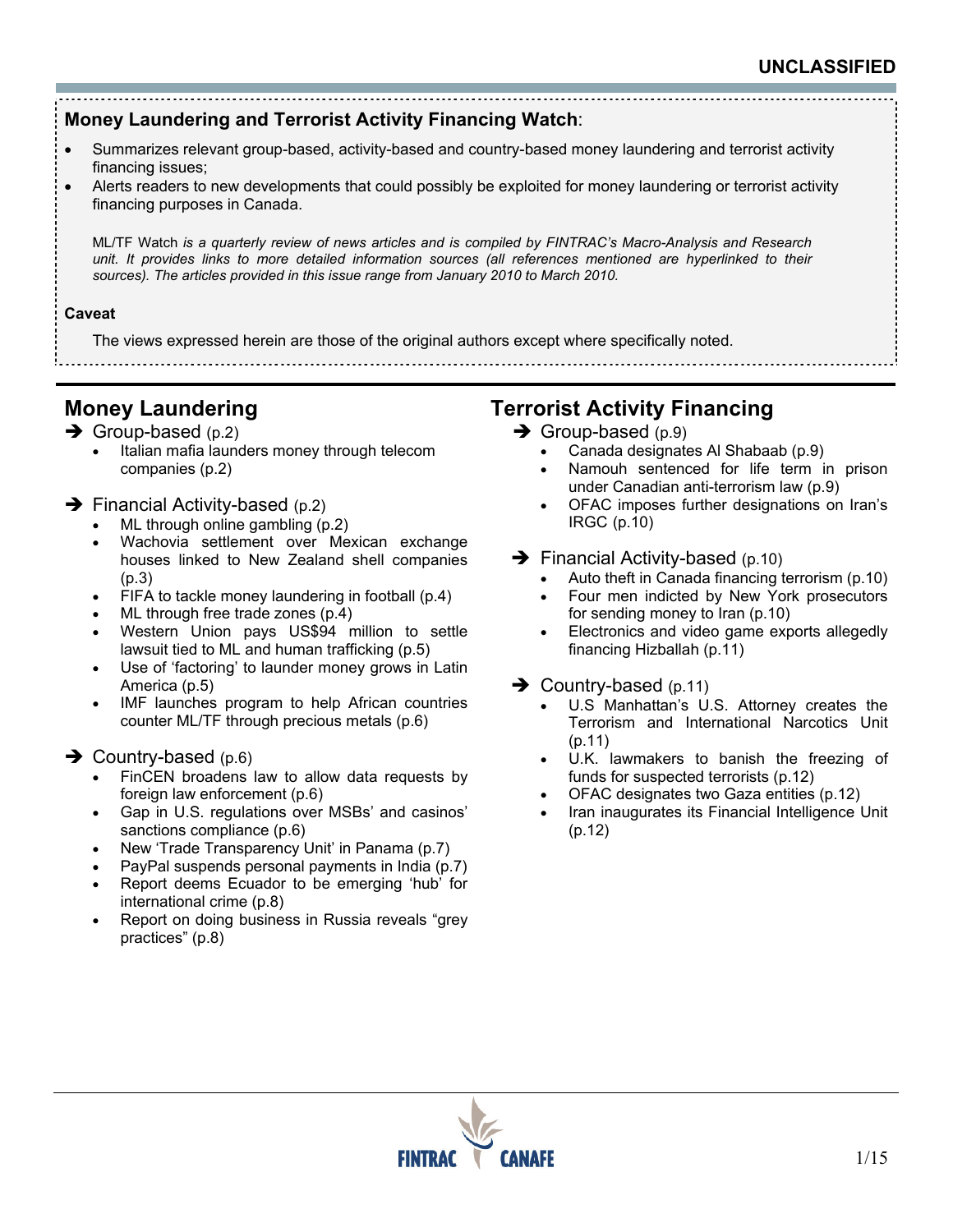# **Money Laundering**

### **GROUP-BASED**

**Italian mafia launders money through telecom companies:** One of the biggest fraud cases in Italian history has recently surfaced, and allegedly involves 'Ndrangheta (the Calabrian mafia), telecom broadband operators Fastweb and Telecom Italia Sparkle (TIS), as well as an Italian politician. On February 23, the release of 1,600 pages of court documents outlined the arrest warrants of 56 people in Italy, the United States, the United Kingdom and Luxembourg. These individuals were all suspected of being involved in a scheme that facilitated tax evasion and money laundering, as well as "breaking electoral laws with mafia involvement." According to court documents, Fastweb and TIS were complicit in a tax evasion scam and money laundering scheme that generated a total of €2.2 billion in profit between 2003 and 2007, and allowed the fraud participants to collect more than €300 million in Value Added Tax (VAT) credit. Prosecutors have additionally charged TIS with "administrative responsibility in relation to international criminal organization and money laundering."

The case is still under investigation and many details of the scheme remain to be explained by officials. Nonetheless, the investigation did uncover evidence that linked one of the masterminds of the telecommunications fraud, Gannaro Mokbel, with a 2008 election that was rigged by the Calabrian mafia. 'Ndrangheta, acting at the request of Mokbel, allegedly sent some of its group members to Germany to buy thousands of blank voting ballot sheets for Nicola Di Girolamo, Mokbel's friend. Di Girolamo, who was also one of the 56 arrested, was elected as a senator for

Italian Prime Minister Silvio Berlusconi's party. In return for 'Ndrangheta's help, Mokbel instructed Di Girolamo to assist the mafia in laundering its profits from Europe's cocaine trade. $<sup>1</sup>$ </sup>

#### **FINANCIAL ACTIVITY-BASED**

**ML through online gambling:** On March 25, Michael Olaf Schuett pleaded guilty to operating an unlicensed money transmitting business in the United States that received wire transfers from Internet gaming companies in Europe. Since November 2007, Schuett, a German national who was in the United States on a tourist visa, transferred US\$ 70 million in online gaming winnings to 23,000 people, primarily living in the United States. Court documents indicate that Schuett controlled 424 Florida shell corporations that were registered under his home address in Florida. Of those companies, nine were used to conduct unlicensed money transfers. The companies held accounts at banks, including: Ironstone, SunTrust, Regions Bank, BB&T, Iberia Bank, and the Bank of America—where Schuett had opened 40 accounts alone. Wire transfers that were sent to Schuett came mainly from the British-based company Bluetool Ltd. and the German-based company International Payment Systems. Upon receipt of the funds from accounts overseas, Schuett obtained large numbers of cashier's cheques, wrote business cheques, and sent wire transfers to game winners in the United States and Canada. Officials believe that Bluetool and International Payment Systems are being used by online gaming companies as intermediaries to transfer funds to U.S.-based money transmitters in order to disperse gaming winnings to U.S.-based customers. At the time of this article's publication, federal agents sought to seize Schuett's computers, a Powership Federal Express shipping device,

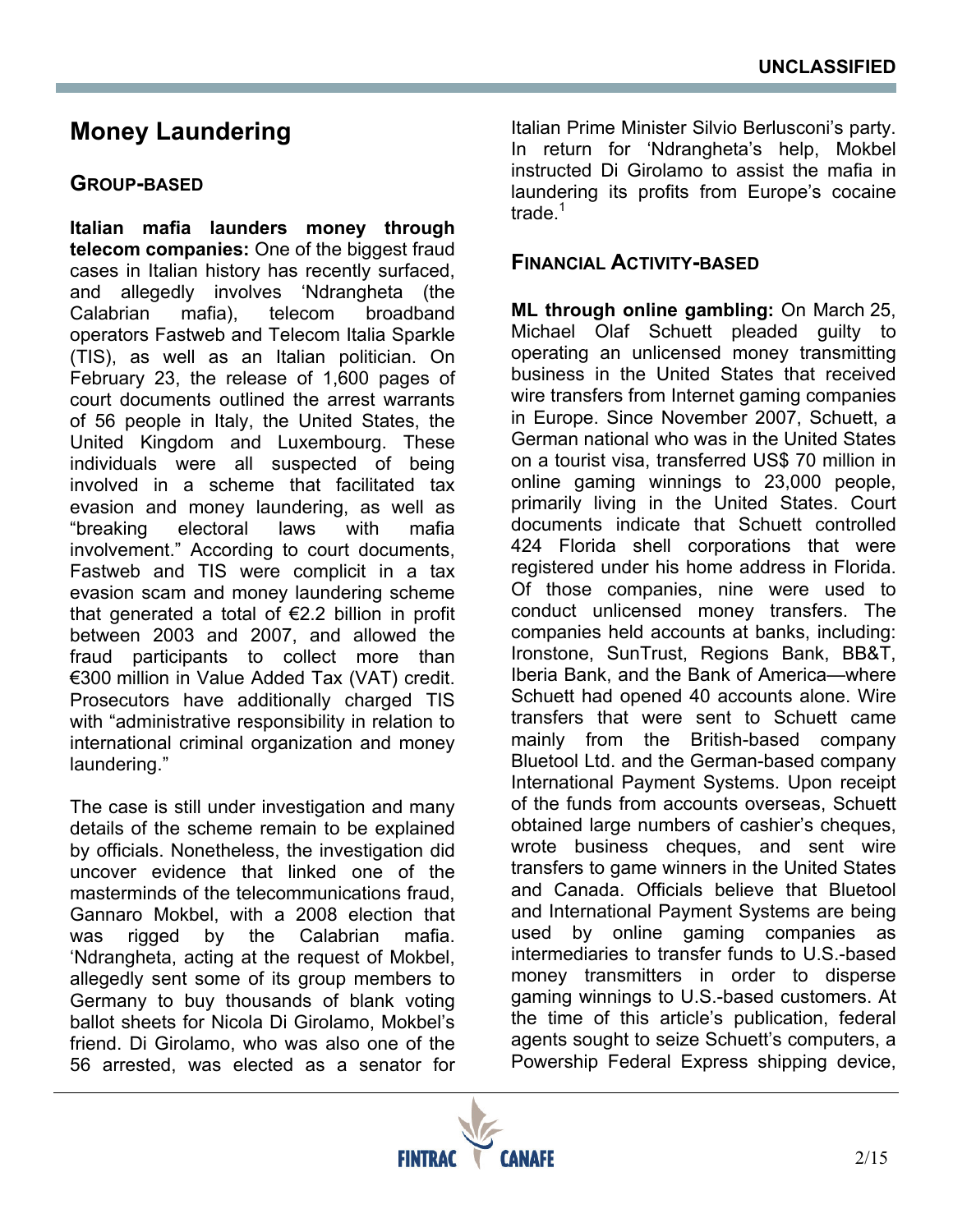several luxury items and the funds in nine bank accounts held by Schuett's companies: MI Global, MCM Capital Management, US AG 24, South Naples Escrow Company, Southwest Florida Payroll, Woodhouse Systems, Mathews Trade Corporation, South Florida Payroll and Internet Payment Services Group. $<sup>2</sup>$ </sup>

**Wachovia settlement over Mexican exchange houses linked to New Zealand shell companies**: On March 17, Wachovia bank settled money laundering charges in the United States, by paying a US\$160 million fine. The penalty addresses the bank's insufficient inspection of more than US\$420 billion in transactions from Mexican money exchange houses, or *casas de cambio.*  The settlement is the highest monetary penalty imposed under the *Bank Secrecy Act* and includes a US\$110 million forfeiture and a US\$50 million fine. The penalty is the result of a Drug Enforcement Administration (DEA) investigation which began in 2005, that uncovered a US\$13 million transfer from Mexican exchange houses to the Wachovia branch in Miami for the purchase of airplanes to be used for cocaine shipments. Since then, many other U.S. government agencies have tracked billions of dollars in suspicious transactions from Mexico to Wachovia. These transactions included multiple rounded sum wire transfers to a single account on the same day, bulk cash transactions up to 50% more than what a customer had led Wachovia to expect and the deposit of traveller's cheques with sequential numbers that had unusual markings. Wachovia ended its relationship as a "correspondent bank" with Mexican exchange houses in 2008 when it was acquired by Wells Fargo as a result of the economic downturn.

Concerns regarding Wachovia's transaction monitoring practices were also raised in 2006 when a compliance officer at a U.K. Wachovia branch observed improperly endorsed, sequentially numbered and large denomination cheques from Mexican exchange houses. The suspicious activity was reported to the Serious Organized Crime Agency (SOCA) in the United Kingdom. However, according to a lawsuit filed by compliance officer Martin Woods, Wachovia executives dismissed his scrutiny of the Mexican exchange houses and bullied and demoted him. He also noticed that within months of reporting the suspicious activity to SOCA, the Mexican exchange houses stopped routing traveler's cheques through London. A Wachovia spokesperson claims that no evidence was found to suspect that staff members tipped off the Mexican exchange houses' clients about Woods' suspicions. Nevertheless, within a year of the reporting, the DEA raided the office of one of the suspicious Mexican exchange houses, Casa de Cambio Puebla, and discovered evidence that it had been used by the Sinaloa drug cartel to purchase two airplanes for the transportation of US\$1 billion worth of cocaine. In May 2007, the DEA froze Puebla's Wachovia bank accounts held in Miami and London. Furthermore, Mexican authorities closed down the exchange house and arrested its executive, Pedro Alatorre Damy, who was allegedly the "financial mastermind" of the Sinaloa cartel.

The Wachovia settlement has links to various other money laundering and terrorist financing activities, including the exploitation of New Zealand's weak company registration laws and weapons trafficking from North Korea. In New Zealand, four firms (Keronol Ltd., Melide Ltd., Tormex Ltd., and Dorio Ltd.) are alleged to have laundered Mexican drug proceeds from the Sinaloa cartel using Latvian bank accounts and Wachovia's London branch. The four firms, which all had bank accounts in Latvia, transferred approximately US\$40 million from their respective accounts

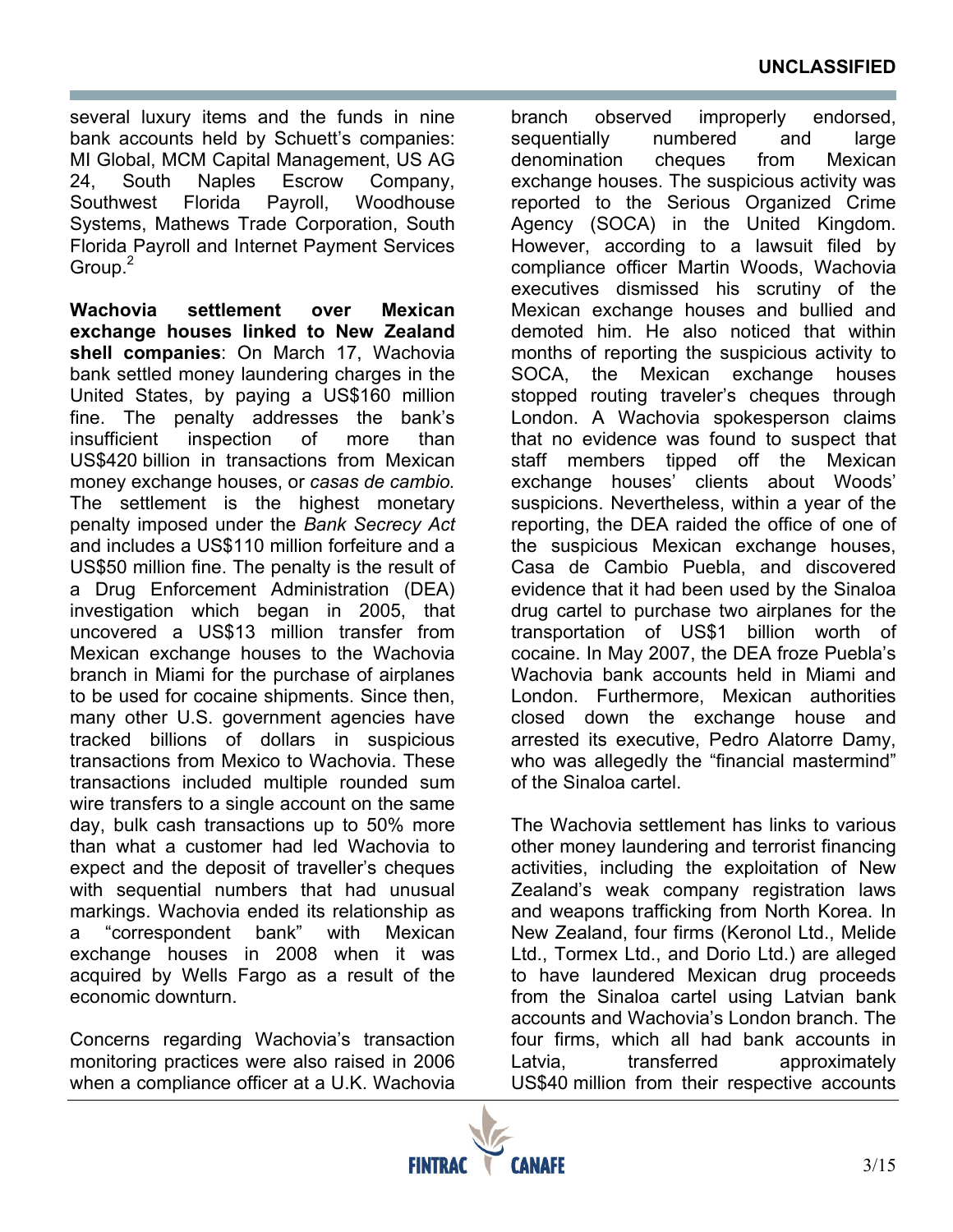to Wachovia in London. In addition, the Sinaloa cartel funnelled money to the Latvian bank accounts through Wachovia, via the Mexican exchange houses. The four New Zealand firms were all found to be registered at 369 Queen St.,  $5<sup>th</sup>$  Floor, Auckland, New Zealand along with 338 other companies. Results of the investigation of these activities highlights "potentially dangerous gaps" in New Zealand's company registration system which could enable shell companies to launder money for criminals, drug cartels, and/or terrorist financiers. According to the Financial Action Task Force (FATF), New Zealand has many gaps in its money laundering laws that it has not yet addressed, such as not having a legal requirement for financial institutions to identify the beneficial owner of companies.

Additionally, some of the funds from the Mexican exchange houses that passed through Wachovia's London office have been linked to the seizure of a plane smuggling arms from North Korea to Iran. On December 12, 2009, a plane carrying 35 tons of explosives and anti-aircraft missiles from North Korea bound for Iran was seized by police in Bangkok. The plane was leased by SP Trading Ltd, a company which was registered under the same New Zealand address as the four firms implicated in laundering Mexican drug money. Furthermore, the companies that conducted the Wachovia wire transfers and SP Trading Ltd. were owned by VicAm (Auckland) Ltd. VicAm is a New Zealand corporation owned by GT Group, a consulting company that provides financial secrecy by selling shell companies to others while keeping their identities secret. According to *Complinet,* VicAm is the sole shareholder of 1089 New Zealand companies.<sup>3</sup>

**FIFA to tackle money laundering in football:** FIFA, the international organization governing the sport of football (soccer), plans to introduce a mandatory international transfer system of players to reduce money laundering and fraud in the sport. According to Mark Goddard, general manager of the new system, the current lack of "significant oversight or regulation" makes the sport appealing to money launderers, who, for instance, make payments to fictitious players in order to launder their funds. Every year, between 20,000 and 30,000 cross-border deals worth approximately US\$1 billion take place in the football sector. The sector is not strictly regulated and the transfer of players is not subject to rigorous oversight. The new Transfer Matching System will require clubs to record information such as player identities, contract information, and total agent payments and fees in order to enable auditors to inspect international deals. The Transfer Matching System will help regulate the football transfer market, and is also expected to reduce the amount of unfair deals involving agents who recruit talented young players from areas such as South America.<sup>4</sup>

**ML through free trade zones:** According to a recent report published by the FATF, free trade zones may not be keeping up-to-date with anti-money laundering standards. These zones, which require less stringent inspection of goods and are subject to less thorough record keeping obligations than standard ports, are described as posing "huge vulnerabilities". They are used by organized crime organizations in China, Russia and Bahrain. According to FATF, goods that are often exploited by the lax safeguards surrounding free trade zone tend to be items that are easy to repackage or reship, such as cigarettes, alcohol and luxury items. Free trade zones are often vulnerable to tradebased money laundering techniques such as under-and over-pricing goods. FATF also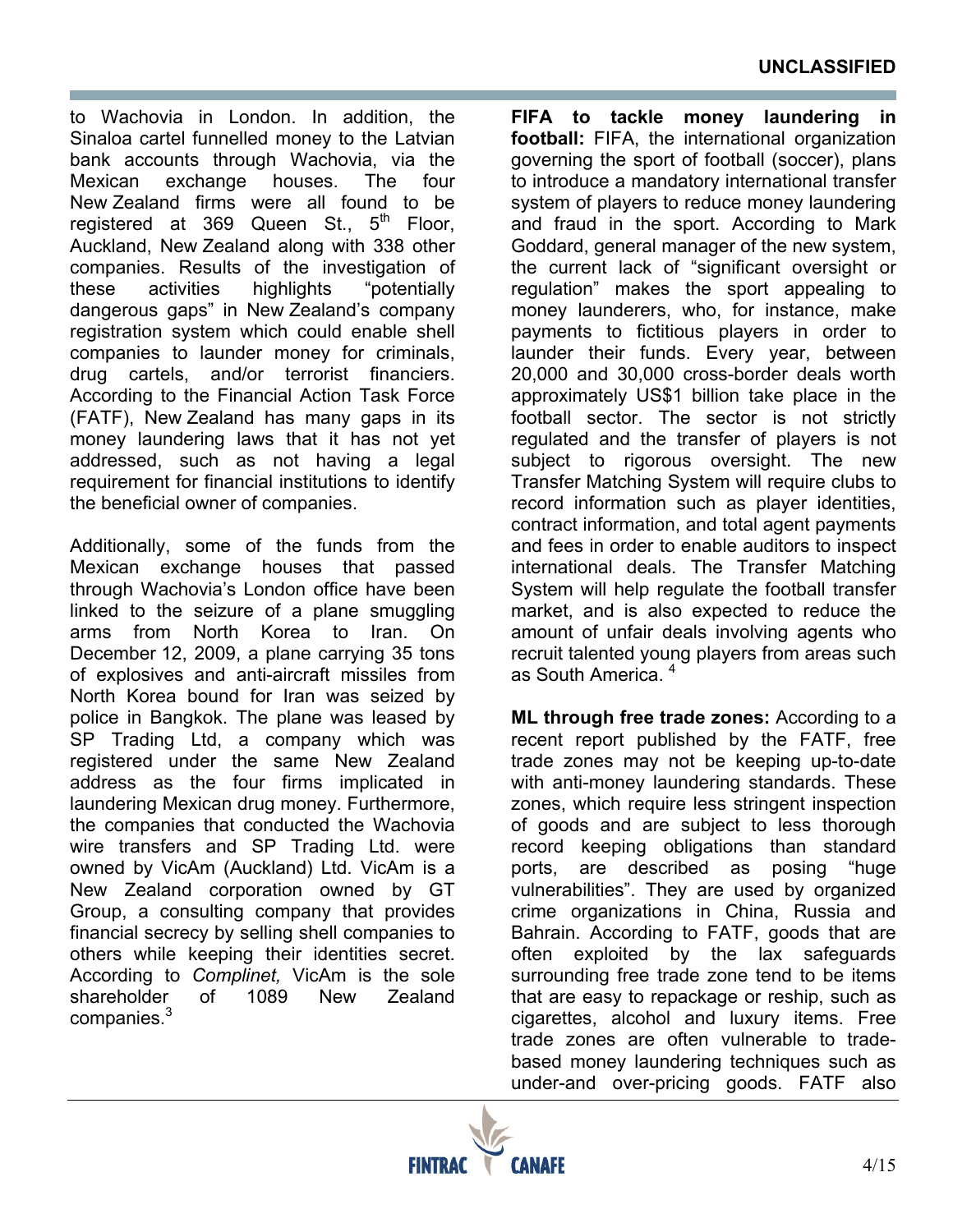indicates that the matter of identifying suspicious transactions involving free trade zones is made difficult by the fact that certain jurisdictions do not require companies active in the free trade zones to report high-value currency transactions or suspicious activity. FATF notes that certain indicators can assist banks to investigate accounts for suspicious activity related to free trade zones. These indicators include: "free trade transactions involving seemingly unrelated third parties, repeatedly extended letters of credit and the use of fiduciary companies established in the zones." Companies which have a high volume of business but low capitalization are also of concern. Today, there are approximately 3,000 free trade zones in 135 countries with exports valued at a total of US\$400 billion, according to data from 2007. The most significant trading in free trade zones is conducted in China, Panama, and the Middle East. $5$ 

**Western Union pays US\$94 million to settle lawsuit tied to ML and human smuggling:** After four years, on February 11, Arizona's Attorney General's Office succeeded in gaining Western Union's cooperation with investigations related to human smuggling activity from Mexico. Western Union acknowledged that, between 2003 and 2007, certain agents at several of its locations were engaged in laundering money. The company agreed to pay a US\$94 million settlement. In 2006, Arizona state examiners uncovered numerous anti-money laundering (AML) compliance violations by Western Union that were tied to cash and human smuggling. According to court documents, transactions used to pay smugglers to bring "illegal immigrants across the Arizona-Mexico border" were uncovered. The company processed more than US\$176 million in remittances sent from 29 states that are known to be frequent destinations for persons being smuggled from Mexico. The money was sent to eight Western

Union locations in Arizona. As part of the agreement, Western Union is required to pay US\$23 million to improve its AML program, US\$21 million to Arizona, and US\$50 million to a non-profit organization that will distribute the funds to law-enforcement agencies that conduct investigations along the U.S.-Mexico border. Furthermore, Western Union has agreed to provide information to human smuggling and trafficking investigators in Arizona, California, New Mexico, and Texas.<sup>6</sup>

**Use of 'factoring' to launder money grows in Latin America:** Loan service businesses may increasingly be used by money launderers to introduce dirty money into the legitimate economy, according to *moneylaundering.com*. One of the impacts of the global recession has been a decrease in the amount of credit offered by banks, and an increased difficulty to cover business operating costs. As a result, some businesses are selling their accounts receivable at discounted prices to invoice finance companies, also called "factors". The exercise of factoring by money launderers is reportedly increasing in South America, and is mostly prevalent in the layering and integration stages. Two ways factoring companies can be used to launder money include payments against invoices for products that have not actually been sent to the buyer, and inflating the value of the goods in order to overvalue the invoice. The factoring company may be a knowing participant in the money laundering scheme. For example, it can work in tandem with the company selling invoices to launder money; or it can be an unwitting participant, for instance when the company selling the invoices collaborates with the buyer of the goods or services to launder money through the factoring company. According to Factors Chain International, the industry group's network, the factoring turnover in Argentina, Brazil, Chile, Colombia and Mexico doubled between 2004 and 2008 from US\$32 billion to

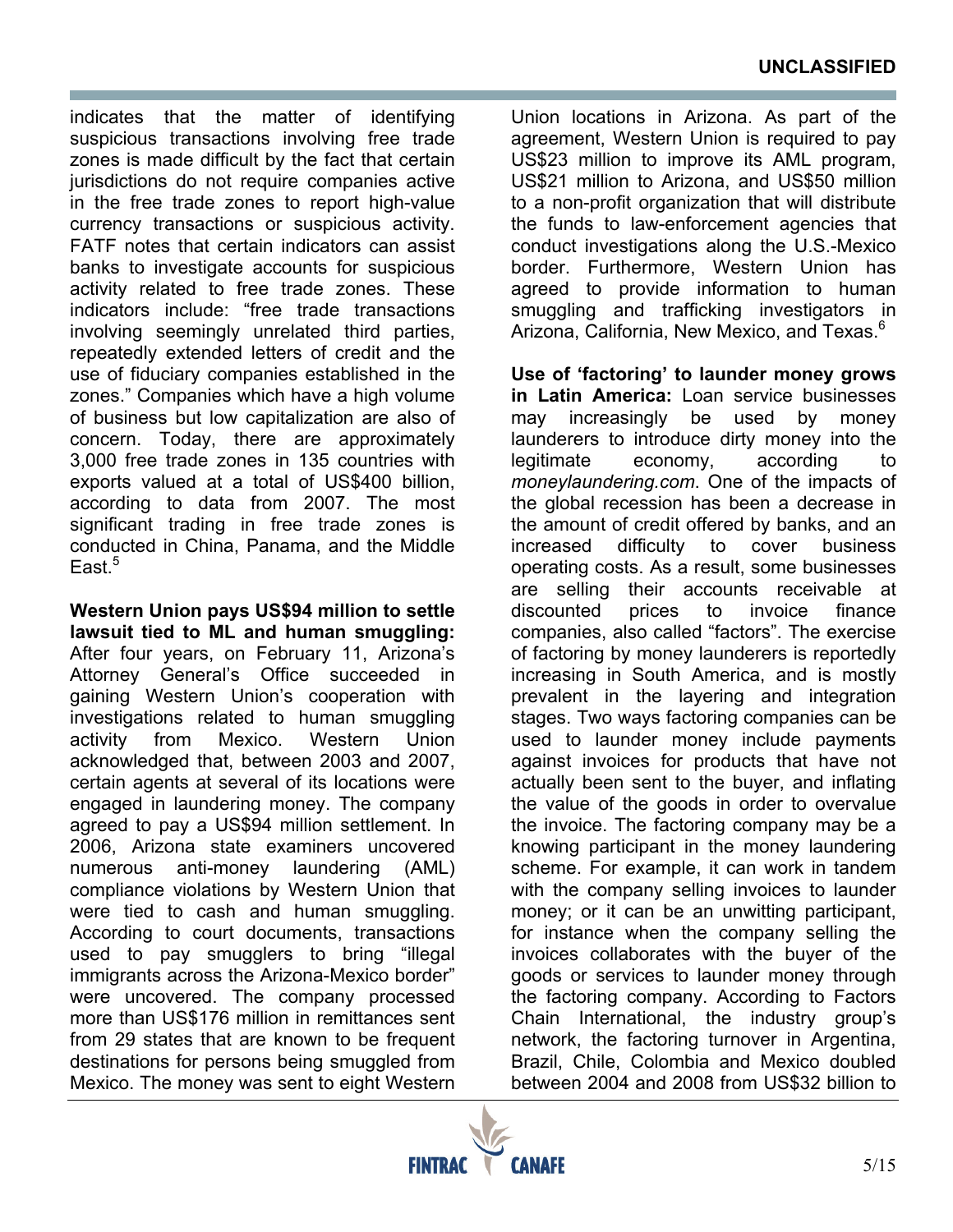almost US\$65 billion. According to FinCEN, financing companies are not subject to any "special AML regulations".<sup>7</sup>

**IMF launches program to help African countries counter ML/TF through precious metals:** The International Monetary Fund (IMF) will provide 16 sub-Saharan African countries with technical training to help counter money laundering and terrorist financing in their diamond and gold markets, the latter contributing US\$25 billion annually to the global economy. According to the U.S. State Department's Kimberley Process Authority, concerns regarding the use of gold and diamonds to launder money internationally are not surprising, considering there is a lack of security in the region and there are no anti-money laundering practices governing the precious metals industry in Africa. Additionally, financial institutions and other companies find it challenging to perform due diligence since secrecy laws (often linked to the mining industry) make it difficult to confirm all parties involved in transactions related to precious metals. Another programme that helps prevent corrupt payments in the industry is led by a Norwegian-based lobby group, Extractive Industries Transparency Initiative (EITI) that requires companies and governments to disclose what they pay or receive for mining contracts. There are 32 countries that have agreed to implement EITI standards, of which 19 are in Africa. According to EITI, international financial institutions should ensure that countries and businesses are EITI compliant before conducting business or delivering aid. $8$ 

#### **COUNTRY-BASED**

**FinCEN broadens law to allow foreign law officials data requests:** The U.S. Treasury Department implemented new rules on February 5 that expand the types of law enforcement data requests U.S. banks can receive. The rule expands the *U.S. Patriot Act* Section 314 (a) which previously only allowed requests applied to investigations of alleged terrorist financing and money laundering. Now, foreign law enforcement agencies are able to send requests concerning cases of suspected fraud, drug trafficking and other crimes to U.S. financial institutions, which then have two weeks to respond with data. FinCEN, which will also be allowed to issue requests under section 314 (a) to U.S. financial institutions, estimates that the new rule will add 72 hours of compliance work annually to each bank. Financial institutions however, are concerned that the compliance burden will increase beyond this moderate estimate. FinCEN further stated that it would only respond and release information to countries which the United States has a mutual legal assistance treaty and which supply similar data to the United States. Additionally, a request received by a U.S. financial institution will only require it to acknowledge if matching transactions or accounts exist; additional information about the transactions and/or accounts will have to be obtained via subpoena. According to FinCEN's 2009 Annual Report, there have been 1,061 requests from 24 federal agencies, resulting in nearly 67,500 total matches, since November 2002.<sup>9</sup>

**Gap in U.S. regulations over MSBs' and casinos' sanctions compliance:** According to James Dowling, former special agent with the Internal Revenue Service (IRS), the IRS does not have the mandate to assess possible sanctions violations or enforce rules on how

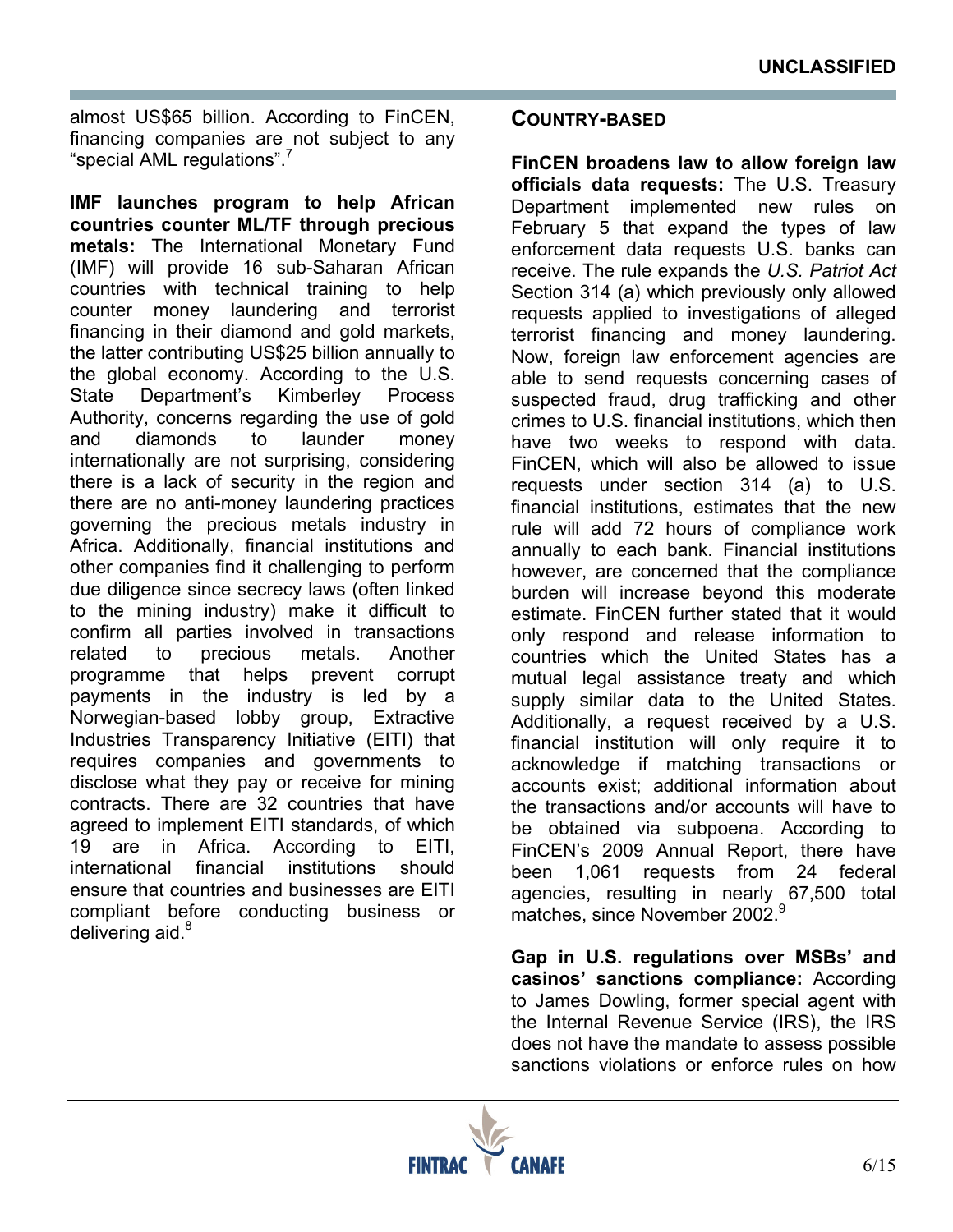money service businesses (MSBs) and casinos comply with economic sanctions. AML examiners at the IRS can note whether an MSB is compliant or non-compliant with economic sanctions but the IRS does not have the authority to force MSBs or casinos to set up a sanctions program. This "lack of clear regulatory oversight" results in inadequate supervision of sanctions compliance imposed by the Office of Foreign Assets Control (OFAC) and the U.S. Justice Department. As such, economic sanctions may be evaded when dealing with an MSB or casino that has a weak sanctions monitoring program. In 2006, the IRS and OFAC began working together on an initiative that would allow IRS examiners to ask questions regarding OFAC compliance standards during *Bank Secrecy Act* examinations. However, the initiative is not as uniformly enforced as it was originally intended. In some states, such as New York, Texas and Florida, IRS examiners are known for stressing OFAC programs in their examinations of MSBs by testing the companies filtering software. In other regions however, some IRS and state examiners simply ask if the MSB knows of OFAC and whether they have a sanctions filtering system in place. According to *moneylaundering.com*, if a U.S. casino does not have a proper filtering system, OFAC sanctions could be violated should a U.S.-blacklisted individual transfer money from a foreign casino to one in the United States, thus going outside "standard financial transfer routes" to send money.<sup>10</sup>

**New 'Trade Transparency Unit' in Panama:**  In 2010, Panama will become the seventh member of the 'Trade Transparency Unit' (TTU) network, a U.S.-led initiative designed to promote information sharing between member countries to detect trade-based money laundering. The program allows participating countries to see both sides of import and export transactions for goods that enter or exit their borders. Trade-based money laundering is often difficult to detect. Customs officials are often unable to observe the monetary transactions related to the goods, while reporting entities such as financial institutions may have difficulty in ascertaining the value of the goods involved in the transactions because they only see paperwork rather than the goods themselves. TTUs were initially created in the 1990s by the United States, which was concerned about the misuse of trade between Colombia and the United States to launder drug proceeds. Currently, the four other members of this network are: Brazil, Paraguay, Argentina and Mexico.<sup>11</sup>

**PayPal suspends personal payments in India:** On February 8, PayPal operations in India were suspended until March 3 due to a lack of authorization from the Reserve Bank of India (RBI) needed to provide cross-border money transfers. All personal payments to and from India were suspended and while customers were still able to make commercial payments to India, local merchants could not withdraw funds from banks. According to a spokeswoman for the RBI, India's *Payments and Settlements Systems Act* states that no person other than the RBI can operate a payment system, unless it has been authorized within six months of the commencement of the Act in August 2008. As of January 31, Western Union and MoneyGram were some of the payment systems authorized to conduct cross-border money transfer into India. The Indian government is concerned that intermediary money payment systems such as PayPal are being used by freelance writers and software developers attempting to evade taxes for income earned abroad and by terrorist financiers in India. PayPal may be required to tighten its verification of user accounts in India to meet the new rules introduced last November aimed at preventing money

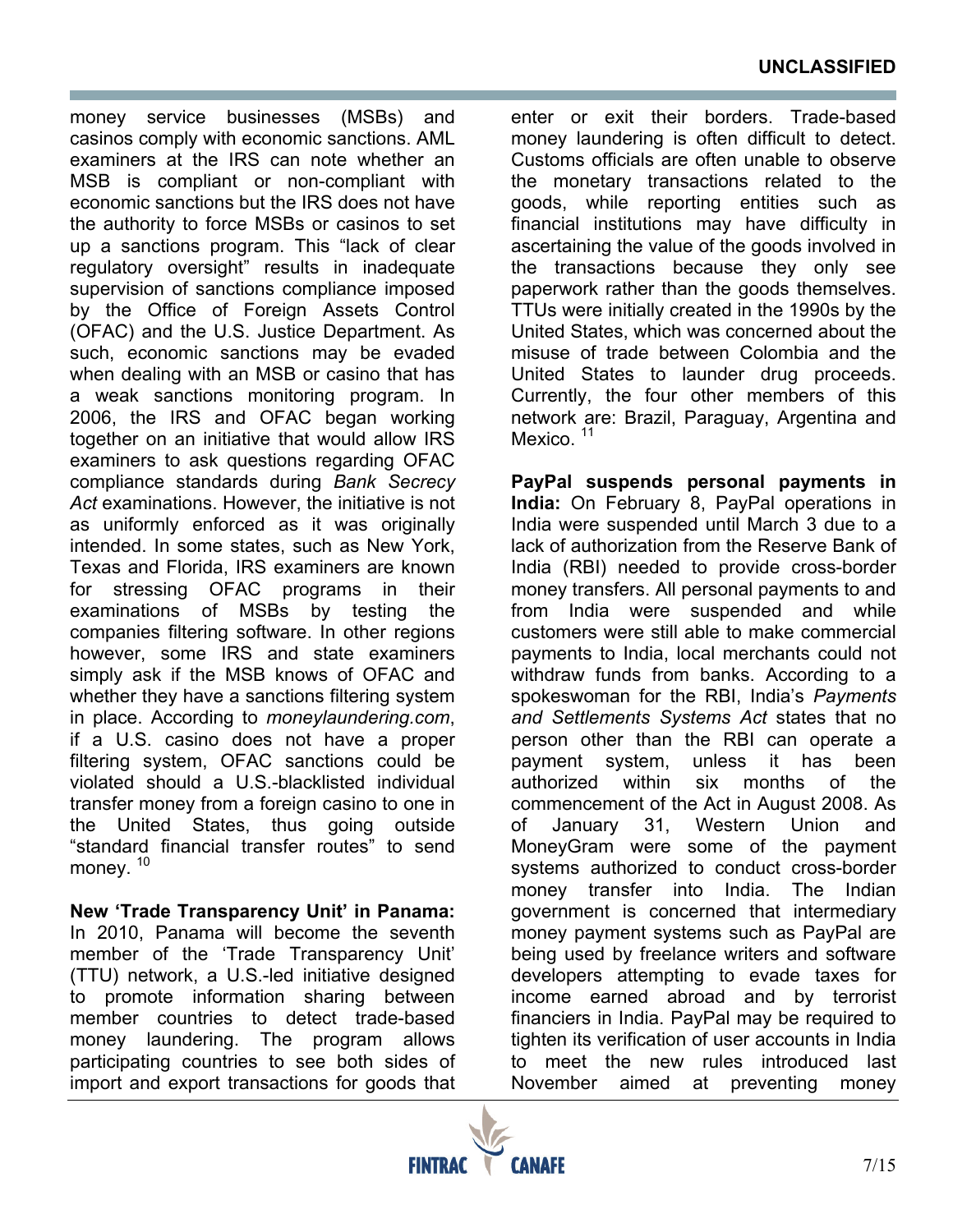laundering. However, PayPal's user agreement states that it cannot guarantee user identity because "user verification online is difficult".

On March 3, PayPal received authorization from the RBI to resume bank withdrawals for settlements relating to the exports of goods and services, but personal payments remain suspended. Henceforward, PayPal users will be required under Indian laws to submit a "Purpose Code" that specifies the nature of the cross-border transaction. PayPal in India can no longer be used to process charitable payments or donations and is still waiting for specific government approval to allow Personal Inward Remittance to India.<sup>12</sup>

**Report deems Ecuador to be emerging 'hub' for international crime:** A 77-page report released by the International Assessment and Strategy Center (IASC) on January 24 reveals weaknesses and concerns regarding Ecuador as a "hub" for international crime. According to the report, Ecuador's lax regulations allow approximately US\$500 million to US\$1 billion to be laundered through its financial system annually. Transnational criminal organizations from Latin America, Russia, China, India, and Africa are able to conduct business in Ecuador due to its weak institutions and AML laws, non-existent counter-terror financing (CTF) laws, as well as the infiltration of Ecuador's government and judiciary by the Revolutionary Army of Columbia's (FARC), and the country's "porous" borders. The report states that Ecuador is a prime location for international criminals to operate because of the adoption of the U.S. dollar as Ecuador's national currency in 2002, the lifting of visa requirements in 2008 and its strong bank secrecy laws. These factors enable Russian criminal organizations to sell weapons to FARC and launder money for Mexican drug smugglers, as well as for Asian and African human smugglers. The report further reveals that Ecuadorian government investigations found evidence that linked the FARC to an extensive network in Ecuador. The details also showed a link between one of President Rafael Correa's closest aids and the FARC, claiming that the designated terrorist organization may have partially funded Correa's 2006 election campaign. Finally, an agreement between Ecuador's central bank and the Export Development Bank of Iran (EDBI) to deposit US\$120 million in Ecuador for trade purposes increased suspicion regarding Ecuador's financial dealings. The agreement, concluded a month after the U.S. treasury department imposed sanctions on EBDI, also allows Iran's Bank Saderat (an EBDI subsidiary) to open a branch in Ecuador.

In 2007, Ecuador was warned by the Financial Action Task Force (FATF) that it failed to comply with 48 of its 49 recommendations. On February 18, 2010, the FATF placed Ecuador on a blacklist of jurisdictions that have "strategic deficiencies" in their AML/CTF standards. Others on the list include Iran, North Korea, Ethiopia, Angola, Pakistan, Turkmenistan, São Tomé, and Príncipe. In response to the classification, Ecuador has attempted to address some of the FATF's concerns, such as criminalizing money laundering and improving procedures for freezing and seizing illegal assets. The government has also pledged to battle corruption and provide more training in detecting and combating money laundering.<sup>13</sup>

**Report on doing business in Russia reveals "grey practices":** A report written by The Control Risks**,** an independent risk consultancy, has exposed certain practices in Russia as potential money laundering risks. The report lists issues that firms face when conducting business in Russia, such as: beneficial ownership, corrupt court systems, one-day companies, black cash,

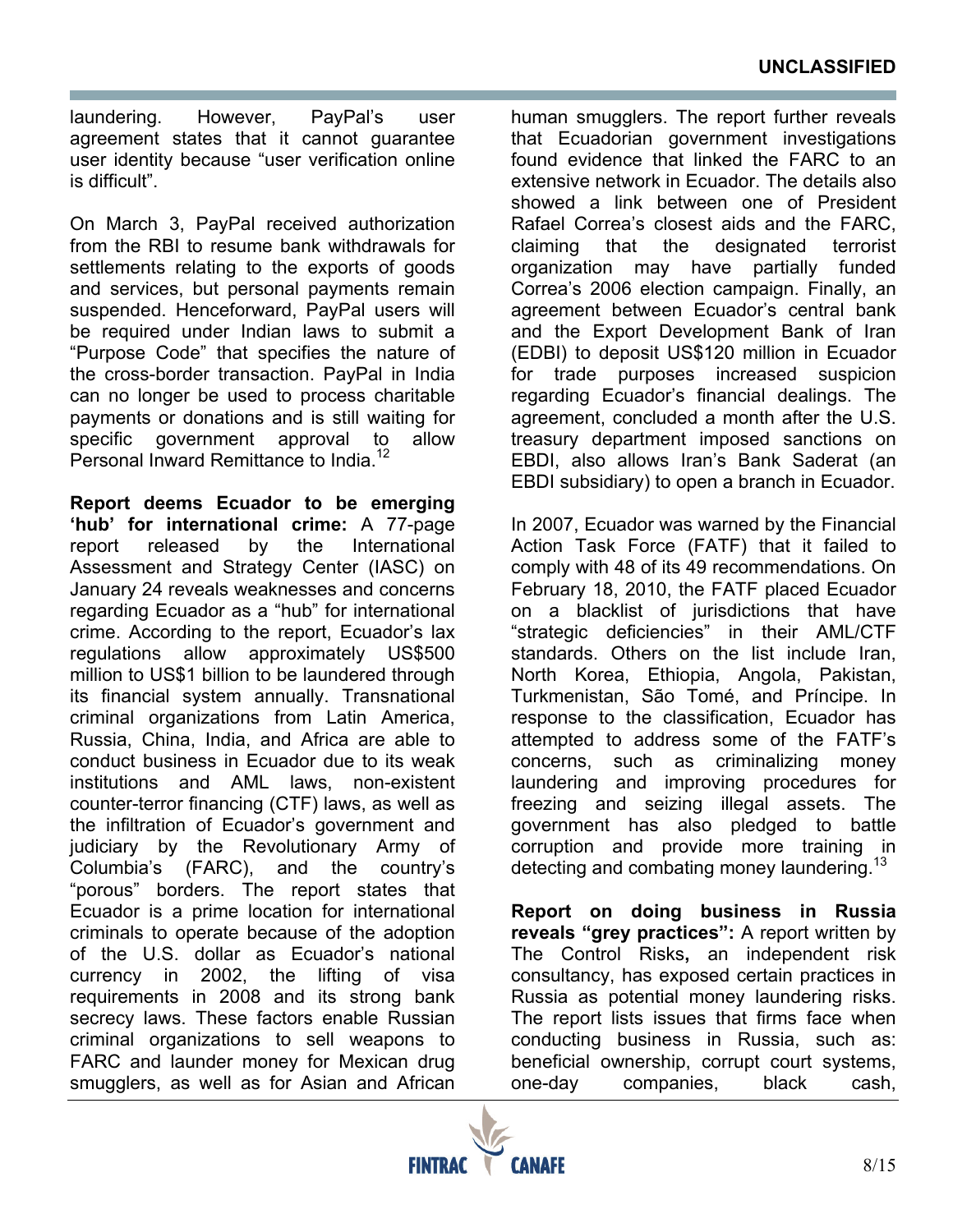"obnalichivanie", and non-compliant banks. More specifically, the so-called "one-day companies" are created by a company formation agent who provides ready-made pre-licensed entities for individuals seeking to avoid bureaucratic complexities in starting a company. These one-day companies actually last up to a year and are usually registered with hundreds of other companies at "mass registration addresses" which can be used to exploit legal loopholes. Black cash, according to the report, is money transacted outside of the formal financial system without being recorded. In Russia, black cash is mainly used to pay salaries and other expenses while avoiding formal records of the transaction, which leads to significant disparity between the records and the company's true finances.. Obnalichivanie is a common practice in Russia that allows companies to withdraw cash from regulated bank accounts and "generate black cash to pay for services that would otherwise be taxed". The scheme basically involves Company A employing intangible services (such as consulting) of one-day Company B. Based on false invoices, Company A pays for one-day Company B's fictitious services. Company B withdraws the funds in cash from a bank and takes a percentage for itself and the complicit bank employee. One-day Company B then gives the remainder of the cash to Company A which it uses to top up salaries and pay for other things "off the books". Finally, the report states that banks in Russia cannot be relied upon to conduct know-your-customers checks and often turn "a blind-eye" to the origin of the funds. Although Russia has made recent efforts to combat crime in the country, money laundering still remains prevalent because of, but not limited to, these grey practices.<sup>14</sup>

# **Terrorist Activity Financing**

### **GROUP-BASED**

**Canada designates Al Shabaab:** On March 7, the Canadian federal government formally designated Al Shabaab as a terrorist group, enabling the Crown to seize any money and assets in Canada belonging to the group. The designation would also make it easier to launch prosecutions against local operatives and recruiters. The Al Qaida affiliated terrorist group operates mostly in East Africa and leads an Islamist insurgency in Somalia. Al Shabaab, which literally translates to "the youth", uses the Internet to recruit young individuals from abroad and applies "draconian" punishments to "alleged infidels" in Somalia. Several recent cases have surfaced of young Somali men in Toronto, Canada, travelling to East Africa to allegedly join Al Shabaab fighters. Shutting down Al Shabaab operations in Somalia has proven difficult due to the country's dysfunctional government.15

**Namouh sentenced for life term in prison under Canadian anti-terrorism law:** Saïd Namouh, resident of Québec, became the first person in Québec, and second person in Canada, to be convicted under the Canadian Anti-Terrorism Act. In a February 17 decision, Namouh was declared guilty of conspiracy to detonate an explosive device, participating in a terrorist act, facilitating such an act and committing extortion for a terrorist group*.* He conspired to launch a car bomb attack in Vienna, Austria and was also actively involved in preparing promotional and ransom videos on behalf of the Global Islamic Media Front, an Al Qaida propaganda organization. When Namouh was apprehended, he was allegedly preparing to leave Canada in order to meet up with co-conspirers in the Maghreb region of North Africa as well as in Egypt**.** 16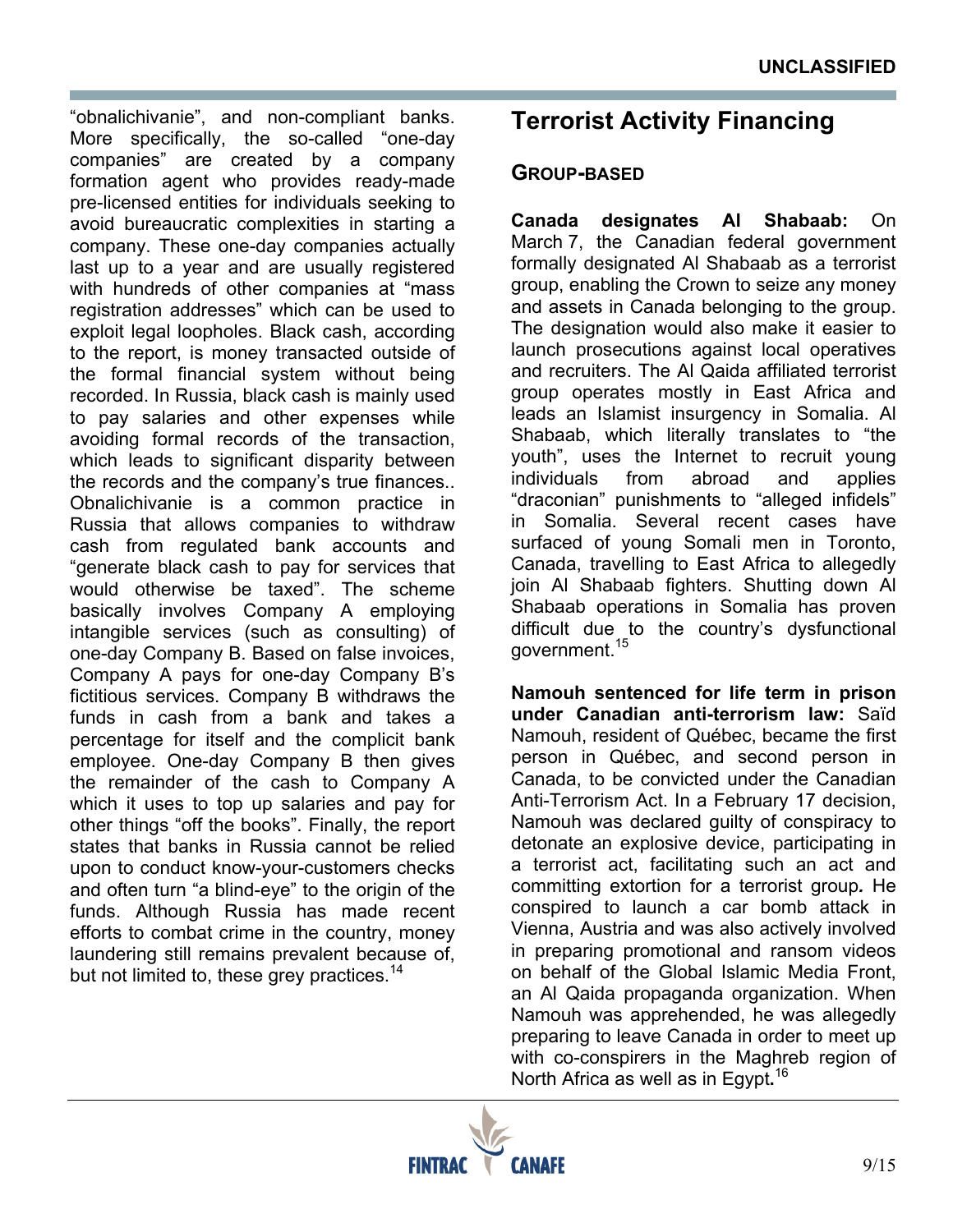**OFAC imposes further designations on Iran's IRGC:** The U.S. Treasury Department has designated General Rostam Qasemi and four companies affiliated with the Islamic Revolutionary Guard Corps (IRGC) under Executive Order (E.O.) 13382. The order freezes the assets of designated proliferators of weapons of mass destruction and their supporters. The action focuses on Khatam al-Anbiya Construction Headquarters, which is the engineering arm of the IRGC and helps generate funds for the IRGC's operations. Qasemi is the commander of the Khatam al-Anbiya, which is involved in the construction of streets, highways, tunnels and various other construction projects. Four companies, which are either owned, controlled by, or that act on behalf of Khatam al-Anbiya were also targeted: Fater Engineering Institute, Imensazen Consultant Engineers Institute (ICEI), Makin Institute, and Rahab Institute. The IRGC has extensive economic interest in construction, defence production and oil industries, generating billions of dollars through its business. According to the U.S. Treasury, the profits from these activities allow the IRGC to finance a full range of activities, including WMD proliferation and terrorism support. The European Union has also designated Khatam al-Anbiya for its support to Iran's ballistic missile and nuclear programs.<sup>17</sup>

#### F**INANCIAL ACTIVITY**-**BASED**

**Auto theft in Canada financing terrorism:**  According to Rick Dubin, vice-president of the Insurance Bureau of Canada, stolen cars in Canada may be financing terrorist groups abroad. Investigators have reportedly traced vehicles stolen in Canada to destinations such as Nigeria, Lebanon and Eastern Europe. According to the Bureau, high-end vehicles are the ones most targeted for theft in Canada. Dubin claims that these vehicles, although harder to steal, bring in a "strong

profit", either through the sale of the car parts or through the sale of the vehicle itself. To conceal the original source of the car, crime groups may change its vehicle identification number. In a list of the top ten most frequently stolen cars in 2009, the Bureau included four models of the Cadillac Escalade SUV, and models from the Hummer, Audi and Mitsubishi brands. Similarly, the Toronto Star reported in December 2009 that auto theft, especially stolen luxury vehicles, are being shipped to and sold in the Middle East, Africa, and Eastern Europe. In some cases, the sales of stolen luxury vehicles generate funds for gangs or terrorist groups, such as Hizballah. In addition, FBI findings indicate that some vehicles stolen from the U.S. were later used in car-bomb attacks in Iraq.<sup>18</sup>

**Four men indicted by New York prosecutors for sending money to Iran:** Two separate cases that emerged in January show how hawalas are being used to send money to Iran. On January 12, Mahmoud Reza Banki, a management consultant for Manhattan McKinsey & Co, was indicted for operating an unlicensed money transmitting business that moved roughly US\$ 4.7 million between the United States and Iran. From January 2006 to September 2009, Iranian expatriates residing in the United States wired money from U.S. accounts held by entities in Saudi Arabia, Kuwait, Latvia, Slovenia, Russia, Sweden, the Philippines and elsewhere to Banki's personal account that he maintained at the Bank of America in Manhattan. Once the funds were in his personal account, Banki was alleged to have asked an Iranian-based accomplice to distribute the equivalent funds, minus transaction fees, to the intended recipients in Iran. Banki was therefore alleged to be acting as an hawaladar. Banki allegedly used the funds transferred into his bank account to make joint investments in the United States with his Iranian-based accomplice.

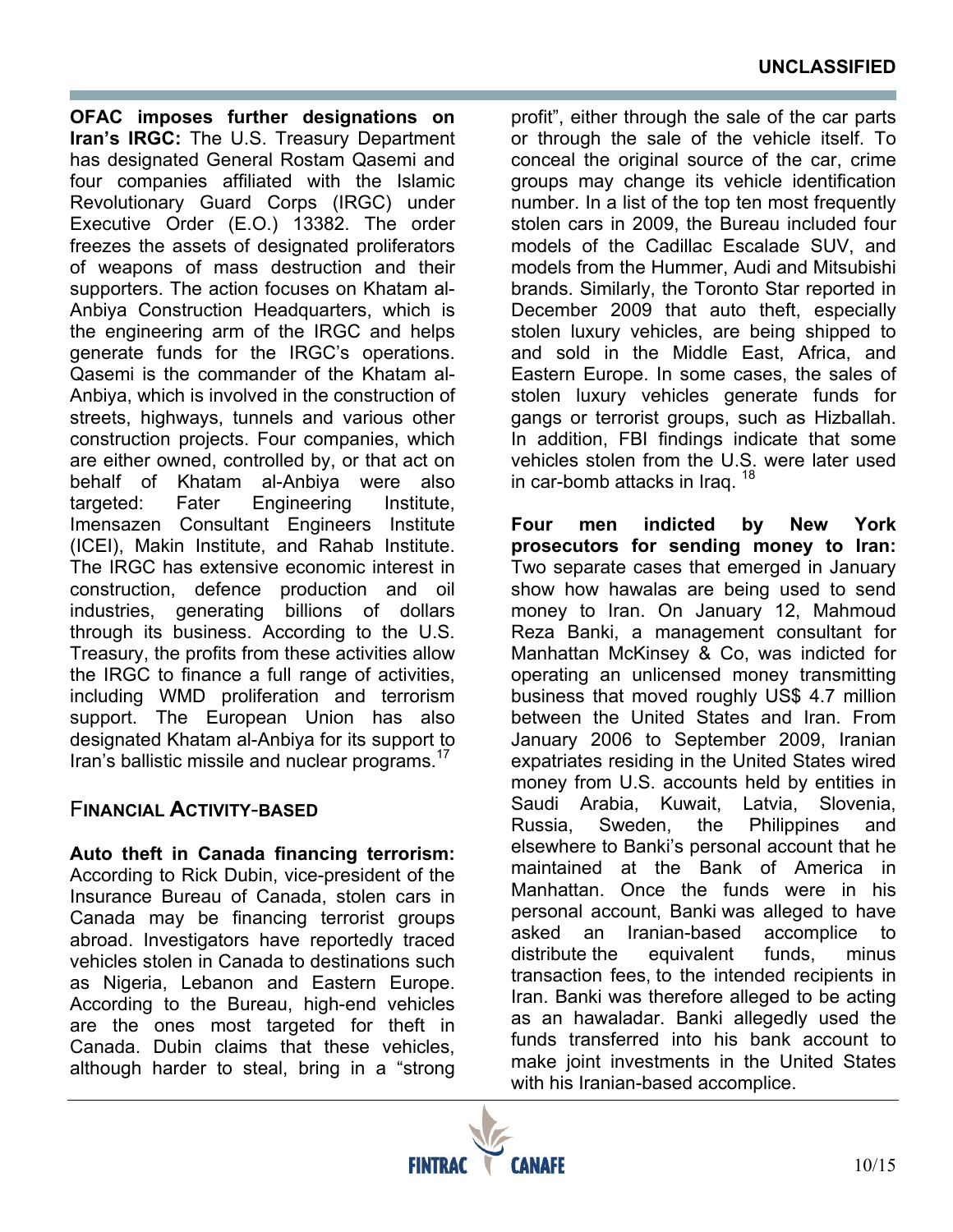In a separate case, on January 20, three New York men were charged for sending approximately US\$300,000 to Iran and other countries via unregistered hawalas. According to two complaints, Reza Safarha, Nick Mohamey, and Mohammed Saroush separately arranged to transfer funds which were the proceeds of a computer heist. Safarha and Mohamy asked an informant to wire the funds into accounts at JP Mogran Chase and California National Bank. The money was then to be wired to Dubai and further transferred to Iran. Both cases illustrate how the unregulated money service businesses may be used to evade sanctions.<sup>19</sup>

**Electronics and video game exports allegedly financing Hizballah:** On February 19, four men and three businesses were indicted in Miami for illegally exporting electronics and video games to a blacklisted shopping center in South America that U.S. official's claim funnels money to Hizballah. According to the indictment, Khaled Safadi and Ulises Talavera-Campos of Miami and Emilio Jacinto Gonzalez-Neira and Samer Mehdi of Paraguay ran companies that used the Port of Miami to transport goods to Galeria Page Mall, a shopping centre in Ciudad del Este, Paraguay. The three companies: Transamerica Express of Miami Inc. owned by Talavera; Cedar Distributors Inc. owned by Safadi; and Jumbo Cargo Inc. owned by Gonzalez-Neira; are all freight forwarding companies based in Miami. From March 2007 to January 2008, U.S. officials claim that nearly US\$1 million in exports were sent from Transamerica and Jumbo, including goods such as Sony Playstation video game consoles, digital cameras and other electronic items. The men allegedly used false invoices, addresses, and names to hide the true destination of the goods. The intended recipient was Jomana Import Export, an

electronics business owned by Mehdi and located in the shopping center. Additionally, Mehdi attempted to conceal the origins of wire transfer payments to a Sony electronics distributor in Ohio by wiring the funds from a currency exchange in South America to bank accounts in New Jersey, while giving instructions to forward the money to the distributor. Galeria Page Mall was designated by the U.S. Treasury Department in December 2006 along with its owner, Muhammed Yusif Abdallah, a senior Hizballah leader in South America<sup>20</sup>

#### **COUNTRY-BASED**

**Manhattan's US Attorney creates the Terrorism and International Narcotics Unit:**  In the United States, a new unit designed to prevent extremist Islamic groups from obtaining funds from the illegal trade of narcotics has been created. The Terrorism and International Narcotics Unit is comprised of prosecutors from the US Attorney's Office in Manhattan who are experienced in dealing with terrorism and international drug issues, as well as experienced in working overseas on complex cases. The *New York Times* reports that the creation of this new unit is a reflection of the legitimate risk posed by a working relationship between terrorist groups and drug trafficking organizations. Specifically, as law enforcement scrutiny has decreased the amount of funds that terrorist organizations obtain through traditional means, terrorist groups are turning to narcotics traffickers for new sources of funds. The Terrorism and International Narcotics Unit is deemed to be the first of its kind in the United States. <sup>21</sup>

**U.K. lawmakers to banish the freezing of funds for suspected terrorists:** On January 27, Britain's Supreme Court ruled to disallow the freezing of funds belonging to suspected terrorist financiers under UN sanctions. The ruling is a part of a case review

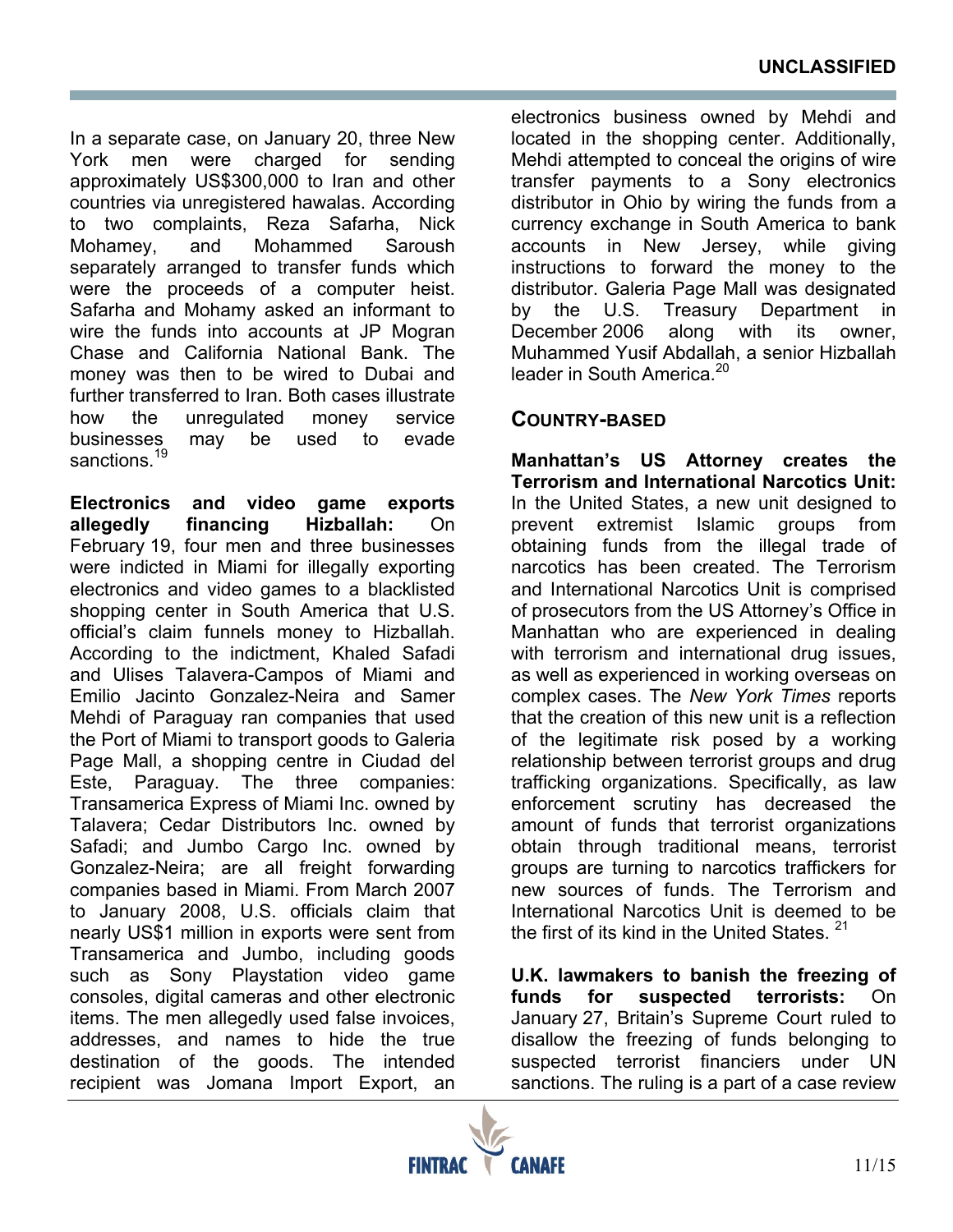of five men, Mohammed Jabar Ahmed, Mohammed Azmir Khan, Michael Marteen, Hani El Sayed Sabaei Youssef and Mohammed al-Ghabra, who were first sanctioned by the UN, and later appealed the freezing of their funds in the United Kingdom. Her Majesty's Treasury found it to "too severe" to block funds linked to suspected terrorists in the way mandated by UN sanctions and that such an order "profoundly" interferes with the suspects' lives. It also violates human rights because designated individuals cannot challenge UN sanctions. The U.K. ruling, which affects more than 40 people and nearly £150,000 in frozen funds, has other U.K. officials and lawmakers working quickly to pass legislation that will reverse the Supreme Court's decision. The legislation would address the court's concerns by ensuring more transparency in sanctions designations, setting higher standards for evidence, and requiring U.K. lawmakers to help determine the validity of asset freezes. The U.K. Treasury stated that it was also introducing a "fast-track legislation" to guarantee no disruption in the country's asset freezing powers. The suspects' funds will remain frozen while lawmakers work to address the court ruling.<sup>22</sup>

**OFAC designates two Gaza entities:** On March 22, the Office of Foreign Assets Control (OFAC) blacklisted the Islamic National Bank of Gaza (INB) because it was controlled by Hamas and "patronized" by some of Hamas' military wing members. OFAC also designated Al-Aqsa Television, a television station in Gaza which is financed and controlled by Hamas. According to OFAC, the INB opened in Gaza city in April 2009 without a legal licence from the Palestinian Monetary Authority (PMA). Furthermore, the Palestinian

Authority, the Palestinian Capital Market Authority and the PMA had publicly declared the bank illegal, claiming it was non-compliant with banking and securities regulations and warned the public against conducting any business with INB. OFAC also stated that the INB is providing Hamas with "means to receive and store large amounts of smuggled cash" for use at the group's discretion. In May 2009, after Hamas's finance office moved €1.1 million to INB, the group used the money to pay the salaries of members of its military wing. OFAC has also declared Al-Aqsa Television as Hamas's primary media outlet, airing programs designed to recruit children to become armed Hamas fighters when they reach adulthood. After Hamas was elected in January 2006, it contributed US\$ 500,000 to the TV channel. As of late 2009, Hamas headquarters in Damascus, Syria, allocated hundreds of thousands of dollars to Al-Aqsa  $TV<sup>23</sup>$ 

**Iran inaugurates Financial Intelligence Unit:** On February 7, Iran inaugurated its newly established Financial Intelligence Unit (FIU) with the support of the United Nations Office on Drugs and Crime. The FIU, which follows international standards, will receive and analyze suspicious transactions submitted by financial institutions and banks in order to fight money laundering and terrorist financing. It is also expected to collaborate with FIUs from other countries. Funding from Germany, Italy and the United Kingdom helped finance various technical cooperation projects, which allowed Iran to improve its anti-money laundering and counter-terrorist financing framework.<sup>24</sup>

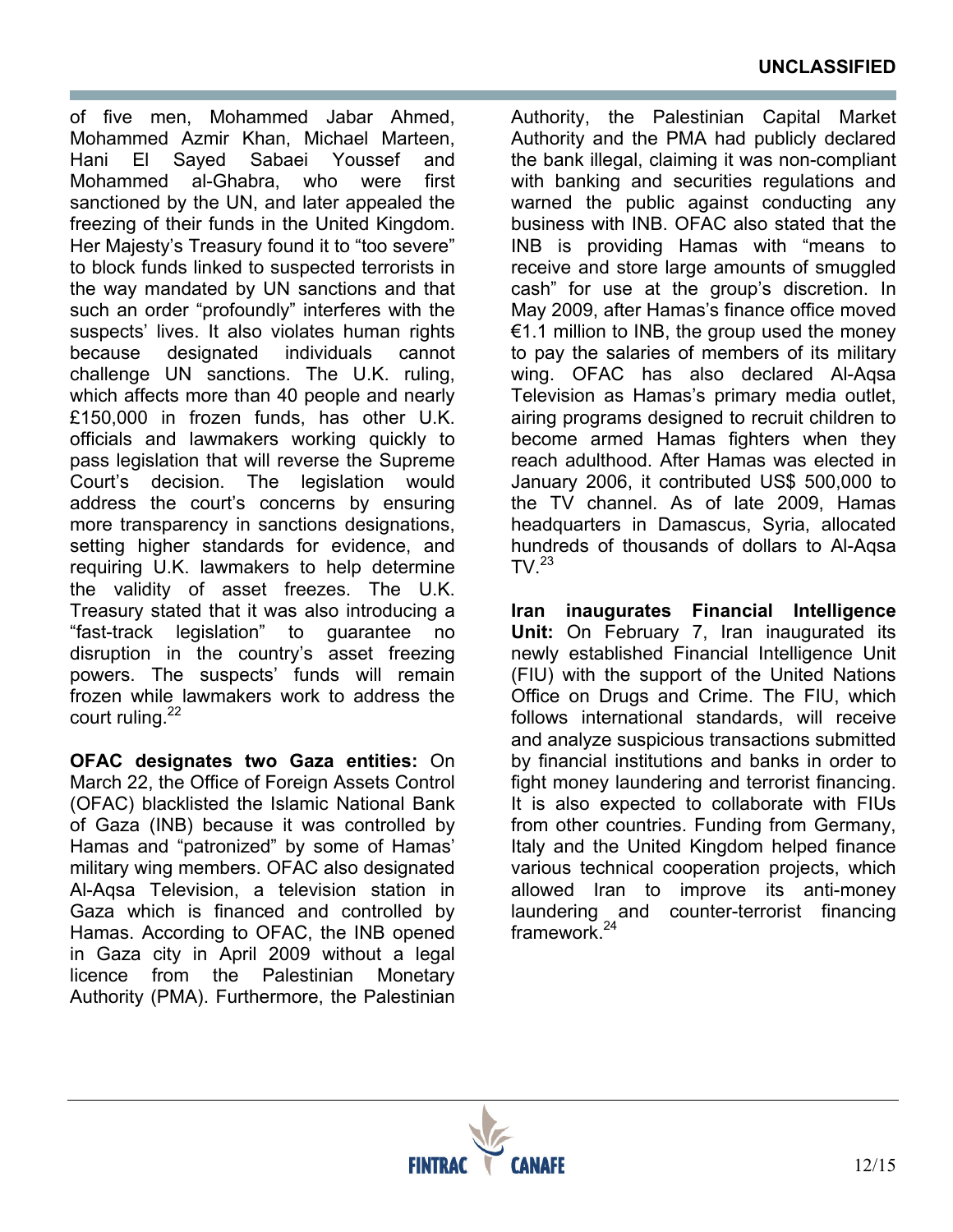## **BIBLIOGRAPHY**

 $\overline{a}$ 

**1.** "Ex-Fastweb chief sought in money laundering probe Scaglia and PdL Senator 'linked to huge scam'." *ItaliaInformazioni.com.* February 23, 2010.

"Laundering the Proceeds of VAT Carousel Fraud." *FATF – GAFI*, Financial Action Task Force. February 23, 2007.

"Probe into Italy mafia laundering." *Sydney Morning Herald*. March 8, 2010.

"Senator snapped with 'Ndrangheta boss Fastweb founder Scaglia coming back to 'clear things up'."

"Telecom Italia also cited in Laundering Probe." *lifeinitaly.com.* February 23, 2010. "Yevgeny Gurevich brought 2 billion euro through a "carousel"." *Russian Mafia.* February 12, 2010.

Boland, Vincent. "Fresh scandal embarrasses Telecom Italia." *Financial Times.* February 25, 2010.

Dinmore, Guy. "Complexity of 'fraud' boggles mind." *Financial Times.* March 6, 2010.

Povoledo, Elisabetta, and David Jolly. "Telecom Italia Delays Results Because of Money-Laundering Scandal." *IDG News Service.* February 26, 2010.

Willan, Philip."Italian telcos caught up in massive Mafia fraud." *IDG News Service.* February 24, 2010.

**2.** Swift, Aisling. "Feds investigate Naples man in money laundering probe tied to online gambling." *Naplesnews.com.* February 28, 2010.

Wolf, Brett. "German man admits he funnelled money to US on behalf of internet gambling firms." *Complinet.com.* February 28, 2010.

**3.** Alpert, Bill. "Small New Zealand Firm's Link to Smuggling Case." *Barron's Online.* January 4, 2010.

Alpert, Bill. "Blowing the Whistle--and Paying the Price." *Barron's Online.* March 9, 2010.

Alpert, Bill. "Aiding the Drug Cartels." *Barron's Online.* March 22, 2010.

Anderson, Curt. "Wachovia paying \$160M to settle case involving laundering of Mexican drug money." *The Associated Press.* March 17, 2010.

Global Press Service. "New Zealand: Drug money launderer linked to NZ company." *Complinet.* February 12, 2010.

Global Press Service. "New Zealand: Fears 'firms' are laundering terrorist cash." *Complinet.* January 8, 2010.

Monroe, Brian. "Wachovia Will Pay Record \$160 Million to Settle Casas de Cambio Case." *moneylaundering.com.* March 17, 2010.

- **4.** Direct News. "FIFA aims to tackle money laundering with new transfer system". *Complinet.* February 24, 2010.
- **5.** Monroe, Brian. "Free Trade Zones Vulnerable to Laundering, Tax Evasion: FATF". *Moneylaundering.com.* March 31, 2010.

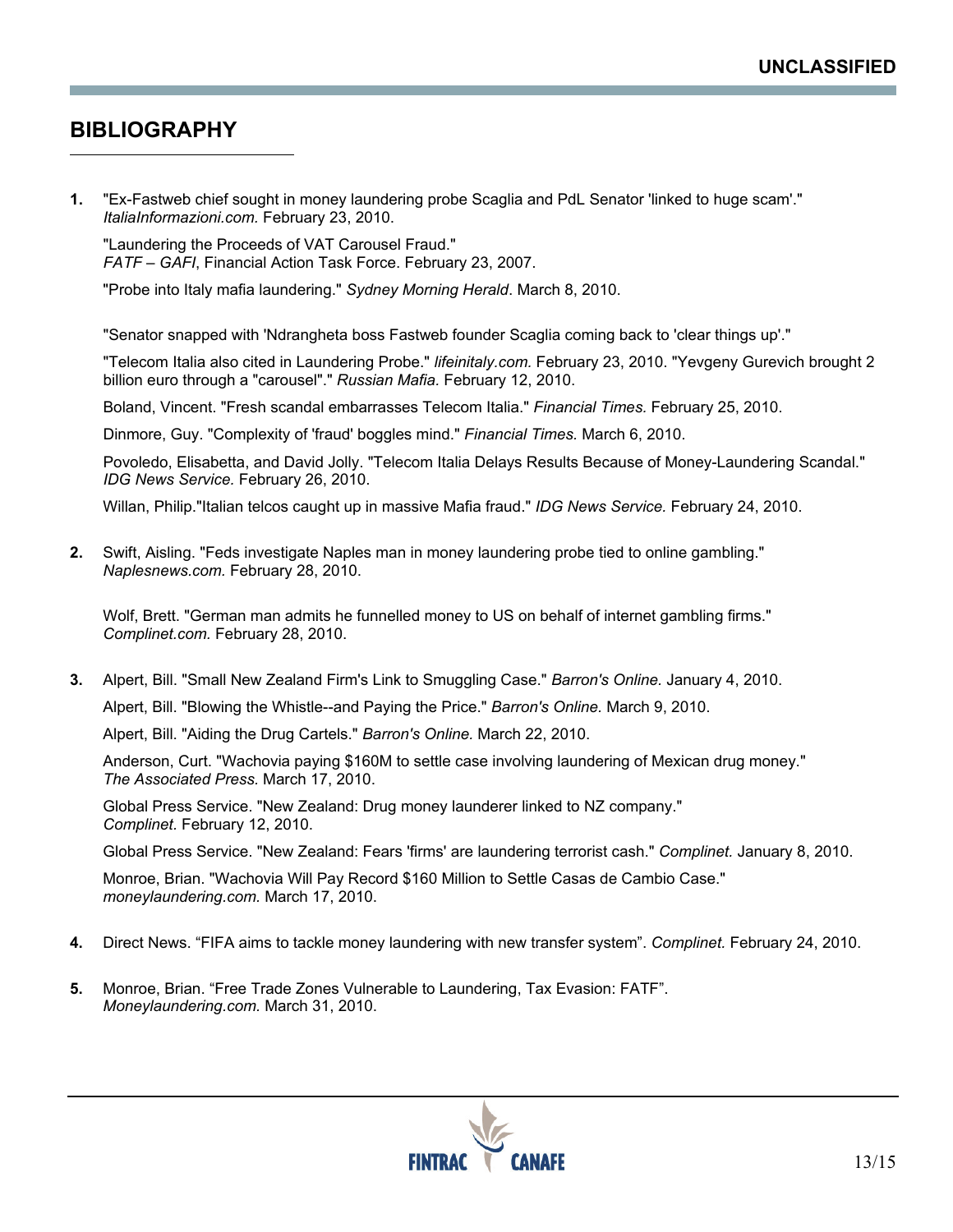**6.** Fischer, Howard. "State to get Millions in suit over money sent to Mexico." *Capitol Media Services.* February 12, 2010.

 $\overline{a}$ 

Monroe, Brian. "Western Union Pays \$94 Million to Settle Lawsuit Tied to Laundering, Human Trafficking."

- **7.** Adams, Colby. "Fueled by Recession, Use of "Factoring" to Launder Money Grows in Latin America". DLA Piper. "JMLSG publishes guidance on invoice finance". *Money Laundering Law.* November 2007.
- **8.** Adams, Colby. "IMF Launches Program to Stem Laundering Through Precious Metals." *moneylaundering.com.* March 23, 2010.
- **9.** Monroe, Brian. "FinCEN Expands 314(a) Bank Information Sharing Program to Foreign Law Enforcement." *moneylaundering.com.* February 5, 2010.
- **10.** "Regulatory Gap Leaves Some MSBs, Casinos With Little Sanctions Oversight." *moneylaundering.com.* January 14, 2010.
- **11.** Wolf, Brett. "New 'Trade Transparency Unit' in Panama to join fight against trade-based money laundering". *Complinet.* March 4, 2010.
- **12.** "PayPal halts some India payments." *BBC News.* February 11, 2010.

Irani, Farhad. "New Bank Withdrawal Instructions for Our Customers in India." *The PayPal Blog.* March 1, 2010.

Qing, Liau Yun. "PayPal India to resume fund withdrawals." *Digital Media.* March 1, 2010.

Ribeiro, John. "PayPal Suspends Personal Payments to India." *IDG News Service.* February 8, 2010.

**13.** Brockner, Eliot. "Ecuador Blacklisted for Money Laundering." *ISN Security Watch.* April 6, 2010.

Dorsey, James M. "Ecuador emerges as hub for international crime." *Deutsche Welle.* February 2, 2010.

**14.** Coyle, Martin. "Report warns of dangers of Russian 'grey practices'." *Complinet.* March 26, 2010.

Owen, James, and Rosie Hawes. "Grey practices in the Russian business environment." Control Risks. March 11, 2010.

- **15.** Freeze, Colin. "Extremists: Canada adds al-Shabab to its terrorist list Crown can now seize money and assets of front operation here." *Globe and Mail.* March 8, 2010.
- **16.** "Prison à vie pour le terroriste de Maskinongé". *Le Journal de Montréal.* February 18, 2010. "Quebecer in bomb plot gets life sentence." *CBC News.* February 17, 2010.